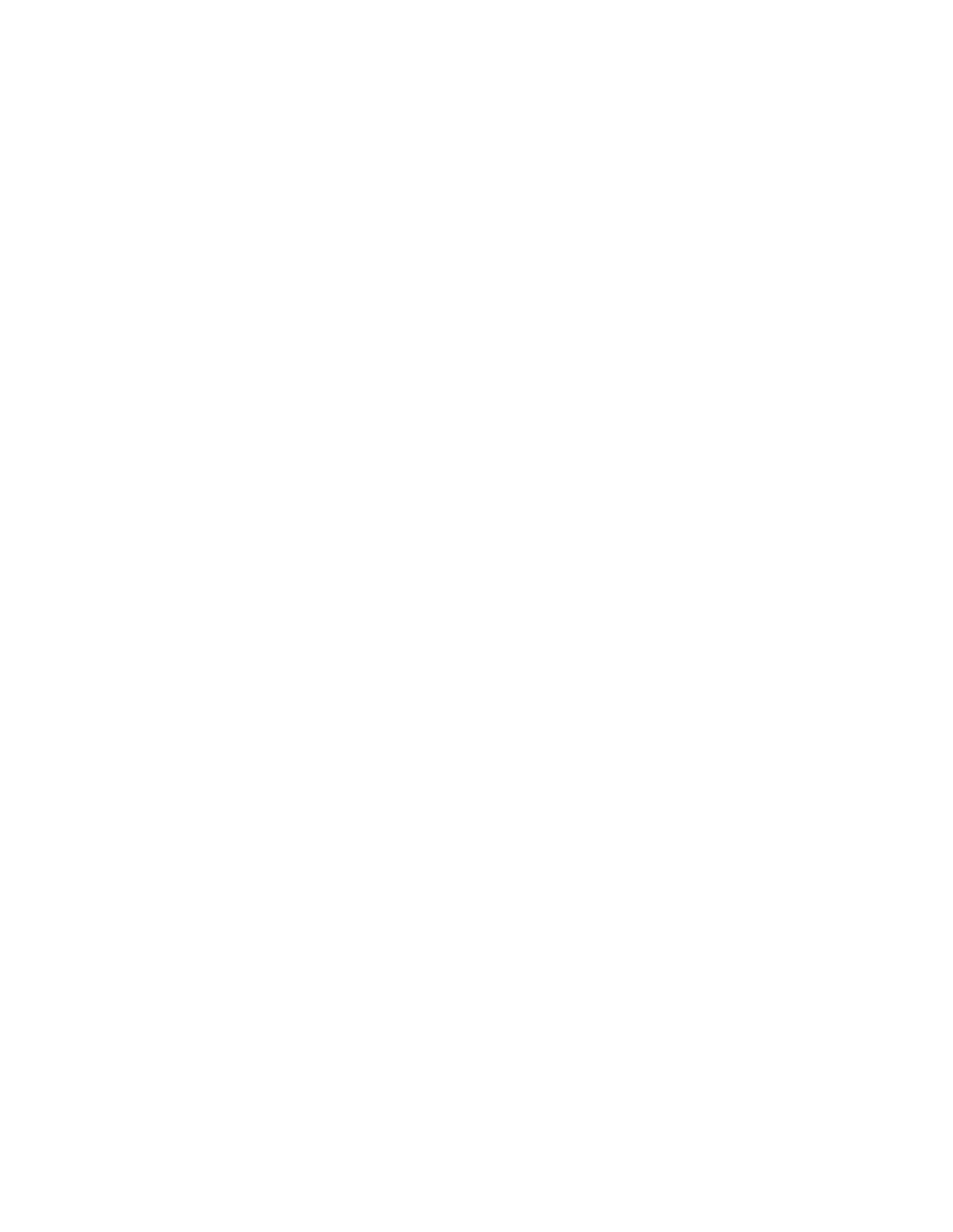**Connections Counseling, LLC**

 **Sesame St, Ste B Anchorage, A.** 

Tel#:

| <b>Treatment history:</b>                                                                                                                     | Consequences of substance abuse (check all that apply):                           |                            |                          |                                                                                                                                                                                                                                          |                         |                                                         |  |  |
|-----------------------------------------------------------------------------------------------------------------------------------------------|-----------------------------------------------------------------------------------|----------------------------|--------------------------|------------------------------------------------------------------------------------------------------------------------------------------------------------------------------------------------------------------------------------------|-------------------------|---------------------------------------------------------|--|--|
| [] outpatient (age[s]<br>[ ] inpatient (age[s]<br>$\lceil$ 12-step program<br>$(age[s][ ] stopped on own ______)$<br>(age[s][ ] other (age[s] | [ ] hangovers<br>$\lceil$ seizures                                                | $\lceil$ $\rceil$ overdose |                          | [ ] withdrawal symptoms<br>$\left[\phantom{a}\right]$ medical conditions $\qquad \left[\phantom{a}\right]$ assaults<br>[] blackouts [] tolerance changes [] suicidal impulse<br>[] loss of control amount used [] relationship conflicts | [ ] sleep disturbance   | [ ] binges<br>$\lceil$ $\rceil$ job loss<br>[ ] arrests |  |  |
| DEVELOPMENTAL HISTORY (check all that apply)                                                                                                  |                                                                                   |                            |                          |                                                                                                                                                                                                                                          |                         |                                                         |  |  |
| <b>Problems during</b>                                                                                                                        | Birth:                                                                            |                            | <b>Childhood health:</b> |                                                                                                                                                                                                                                          |                         |                                                         |  |  |
| mother's pregnancy:                                                                                                                           | [ ] normal delivery                                                               |                            |                          |                                                                                                                                                                                                                                          |                         |                                                         |  |  |
|                                                                                                                                               | [] difficult delivery                                                             |                            |                          | [ ] German measles (age ________)                                                                                                                                                                                                        |                         | $[ ]$ mumps (age $\qquad \qquad$                        |  |  |
| $\lceil$   none                                                                                                                               | [] cesarean delivery                                                              |                            |                          | $\lceil$   red measles (age $\_\_$ )                                                                                                                                                                                                     |                         |                                                         |  |  |
| [ ] high blood pressure<br>[ ] kidney infection                                                                                               | [ ] complications ______<br>[ ] whooping cough (age _______)                      |                            |                          |                                                                                                                                                                                                                                          |                         |                                                         |  |  |
| [ ] German measles                                                                                                                            | birth weight ______ lbs _____ oz. [ ] scarlet fever (age ________________________ |                            |                          |                                                                                                                                                                                                                                          |                         |                                                         |  |  |
| [ ] emotional stress                                                                                                                          |                                                                                   | [ ] autism                 |                          |                                                                                                                                                                                                                                          |                         | [ ] mental retardation                                  |  |  |
| [ ] bleeding                                                                                                                                  | Infancy:                                                                          |                            | [ ] ear infections       |                                                                                                                                                                                                                                          | [ ] asthma              |                                                         |  |  |
| [ ] alcohol use                                                                                                                               | [ ] feeding problems                                                              |                            |                          |                                                                                                                                                                                                                                          |                         |                                                         |  |  |
| [ ] drug use                                                                                                                                  | [ ] sleep problems                                                                |                            |                          |                                                                                                                                                                                                                                          |                         |                                                         |  |  |
| [ ] cigarette use<br>$\lceil \ \rceil$ other                                                                                                  | [ ] toilet training problems<br>[ ] chronic, serious health problems              |                            |                          |                                                                                                                                                                                                                                          |                         |                                                         |  |  |
|                                                                                                                                               |                                                                                   |                            |                          |                                                                                                                                                                                                                                          |                         |                                                         |  |  |
| Delayed developmental milestones (check only                                                                                                  |                                                                                   |                            |                          | Emotional / behavior problems (check all that apply):                                                                                                                                                                                    |                         |                                                         |  |  |
| those milestones that did not occur at expected age):                                                                                         |                                                                                   |                            |                          |                                                                                                                                                                                                                                          |                         |                                                         |  |  |
|                                                                                                                                               |                                                                                   | [ ] drug use               |                          | [ ] repeats words of others                                                                                                                                                                                                              |                         | $\lceil$ distrustful                                    |  |  |
| [ ] sitting<br>[ ] rolling over                                                                                                               | [ ] controlling bowels<br>[ ] sleeping alone                                      | [ ] chronic lying          | [ ] alcohol abuse        | $\lceil$ and trustworthy<br>[ ] hostile/angry mood                                                                                                                                                                                       |                         | [ ] extreme worrier<br>[ ] self-injurious acts          |  |  |
| [ ] standing                                                                                                                                  | [ ] dressing self                                                                 | [ ] stealing               |                          | $\lceil$   indecisive                                                                                                                                                                                                                    |                         | [ ] impulsive                                           |  |  |
| [ ] walking                                                                                                                                   | [ ] engaging peers                                                                |                            | [ ] violent temper       | [ ] immature                                                                                                                                                                                                                             |                         | [ ] easily distracted                                   |  |  |
| [ ] feeding self                                                                                                                              | [] tolerating separation                                                          | [ ] fire-setting           |                          | [ ] bizarre behavior                                                                                                                                                                                                                     |                         | [ ] poor concentration                                  |  |  |
| [ ] speaking words                                                                                                                            | [ ] playing cooperatively                                                         | [ ] hyperactive            |                          | [ ] self-injurious threats                                                                                                                                                                                                               |                         | [ ] often sad                                           |  |  |
| [ ] speaking sentences                                                                                                                        | [ ] riding tricycle                                                               |                            | [ ] animal cruelty       | [ ] frequently tearful                                                                                                                                                                                                                   |                         | [ ] breaks things                                       |  |  |
| [ ] controlling bladder                                                                                                                       | [ ] riding bicycle                                                                |                            | [ ] assaults others      | [ ] frequently daydreams                                                                                                                                                                                                                 |                         |                                                         |  |  |
| $\left[\begin{array}{c}\end{array}\right]$ other                                                                                              |                                                                                   | [ ] disobedient            |                          | [] lack of attachment                                                                                                                                                                                                                    |                         |                                                         |  |  |
| <b>Social interaction</b> (check all that apply):                                                                                             |                                                                                   |                            |                          | <b>Intellectual / academic functioning (check all that apply):</b>                                                                                                                                                                       |                         |                                                         |  |  |
| [ ] normal social interaction                                                                                                                 | [ ] inappropriate sex play                                                        |                            |                          | [ ] normal intelligence                                                                                                                                                                                                                  | [ ] authority conflicts | [ ] mild retardation                                    |  |  |
| [ ] isolates self                                                                                                                             | [ ] dominates others                                                              |                            | [ ] high intelligence    |                                                                                                                                                                                                                                          | [ ] attention problems  | [ ] moderate retardation                                |  |  |
| [ ] very shy                                                                                                                                  | [] associates with acting-out peers                                               |                            | [ ] learning problems    |                                                                                                                                                                                                                                          | [ ] underachieving      | [] severe retardation                                   |  |  |
| [ ] alienates self                                                                                                                            |                                                                                   |                            |                          | Current or highest education level                                                                                                                                                                                                       |                         |                                                         |  |  |
|                                                                                                                                               |                                                                                   |                            |                          |                                                                                                                                                                                                                                          |                         |                                                         |  |  |

**Describe any other developmental problems or issues:**